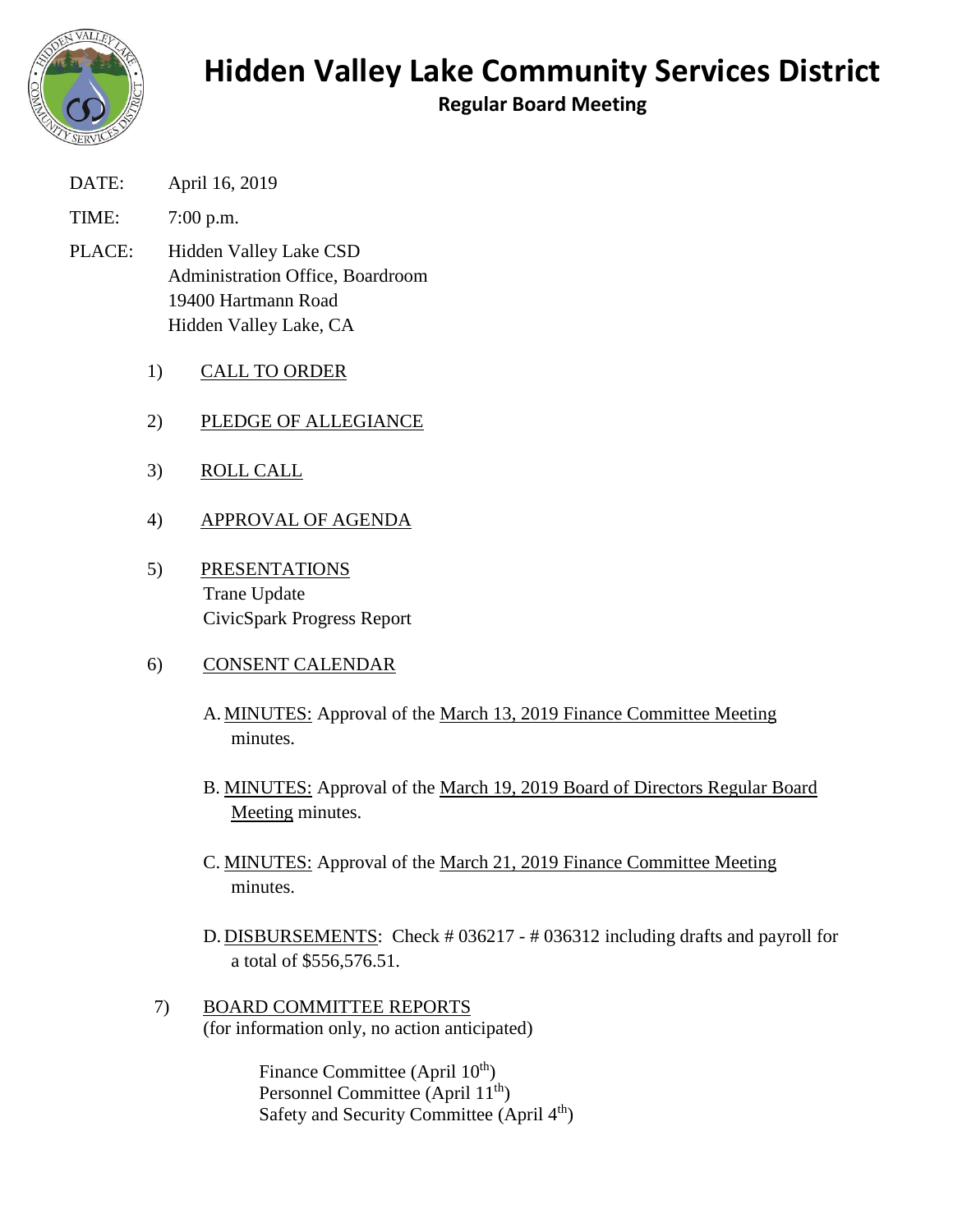Lake Water Use Agreement-Ad Hoc Committee (March 21<sup>st</sup>-First Quarter meeting for 2019) Valley Oaks Project Committee (Annexation discussions continue-March  $21^{st}$ ,  $27^{th}$  & April 2)

8) STAFF REPORTS

(for information only, no action anticipated)

Financial Report Administration/Customer Service Report ACWA State Legislative Committee Field Operations Report IT Report General Manager's Report

- 9) DISCUSSION AND POSSIBLE ACTION (SP Goal #1c): Authorize the General Manager to sign the Local Match Commitment and Maintenance Letter for the Water Storage Reliability Project (Unit 9 Tank).
- 10) DISCUSSION AND POSSIBLE ACTION (SP Goal #5d): Approve Resolution 2019-03 A Resolution of The Board of Directors of The Hidden Valley Lake Community Services District Adopting an Amended Job Description and Salary Range Adjustment for The Water Resources Specialist Flex I/II Position.
- 11) DISCUSSION AND POSSIBLE ACTION (SP Goal #1b): Discuss and recommend payment source of multiple pumper truck invoices as a result of WWTP inundation 3/18-3/26/19.
- 12) DISCUSSION AND POSSIBLE ACTION (SP Goal #1a): RGS proposal for District Table Top Exercise including the Board of Directors Guide to Disaster Operations and Workshop.
- 13) DISCUSSION (SP Goal #5a): Update and Discussion of the Facilitation Plan of Dr. Lawrence Bienati for meeting Strategic Plan Goal #5 for Board Effectiveness based on the Carver method of Policy Governance and Operations Management.
- 14) PUBLIC COMMENT
- 15) BOARD MEMBER COMMENT
- 16) ADJOURN TO CLOSED SESSION
- 17) CLOSED SESSION: The Board will call to order and recess to Closed Session to discuss the following items:
- 18) PURSUANT TO CALIFORNIA GOVERNMENT CODE §54957: Review of the General Manager's performance evaluation